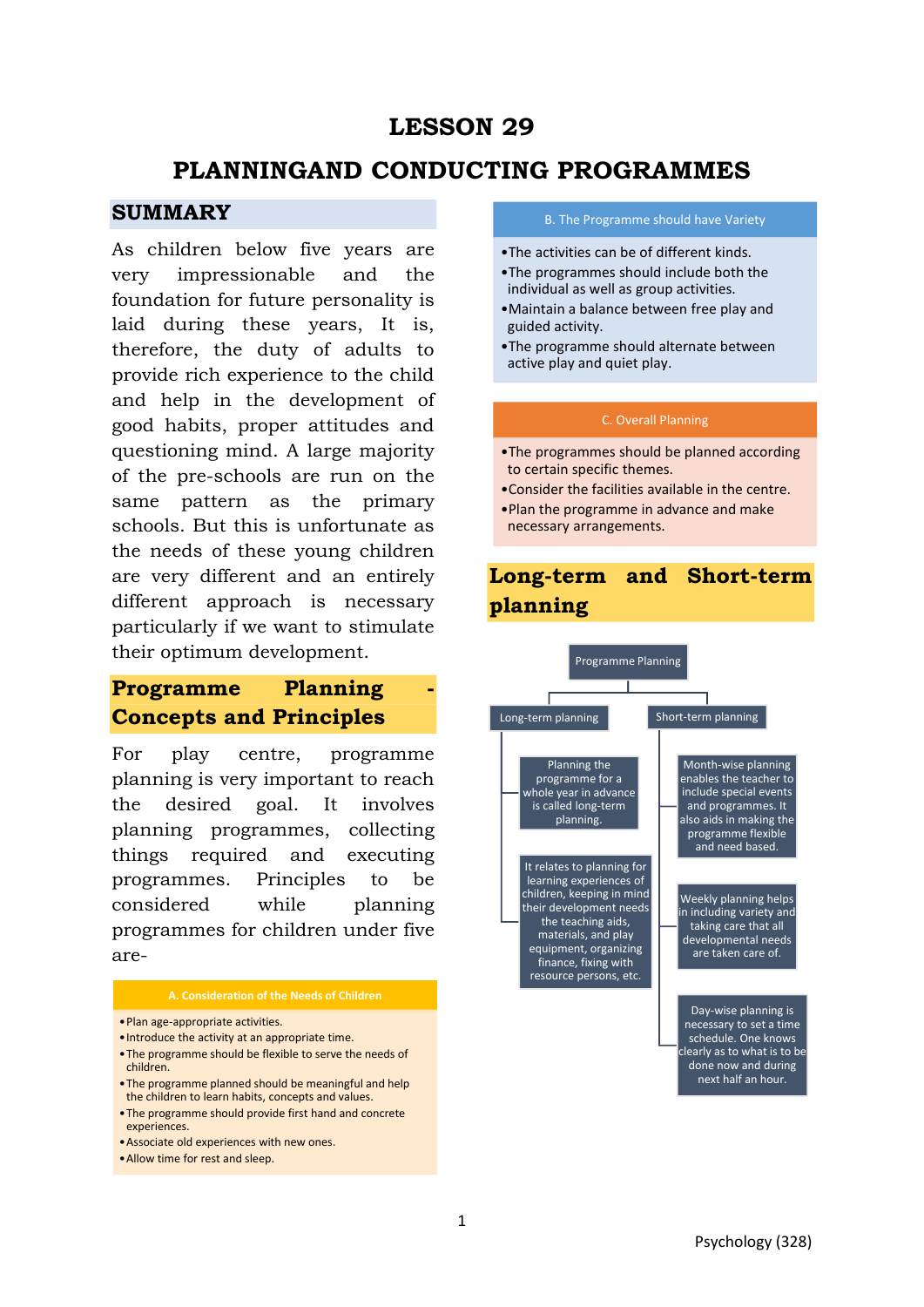### **Daily Programme**

| Time                      | <b>Activity</b>                     |
|---------------------------|-------------------------------------|
| 9.00 a.m.-9.30 a.m.       | Arrival of children                 |
| $9.30$ a.m. $-10.10$ a.m. | Outdoor play                        |
| 10.10a.m.-10.20 a.m.      | Prayer and informal<br>talk         |
| $10.20a.m.-10.30a.m.$     | Mid-morning break                   |
| 10.30a.m.-10.45a.m.       | Readiness<br>programme-general      |
| 10.45a.m.-11.00a.m.       | Music                               |
| 11.00a.m.-11.15a.m.       | Creative experiences                |
| 11.15a.m.-11.30a.m.       | Science experiences                 |
| 11.30a.m.-11.45a.m.       | Organised games                     |
| 11.45a.m. -12 noon        | Story                               |
| 12.30p.m.-12.45p.m.       | Feeding programme                   |
| 12.45p.m.-2.45 p.m.       | Rest and sleep                      |
| 2.45p.m.-3.00p.m.         | Toilet-Evening<br>snacks            |
| 3.00p.m.-3.30p.m.         | Outdoor<br>play<br>and<br>departure |

### **Organising a feeding programme**

The aim of this feeding programme is basically to provide young children with an adequate meal which will meet at least one third of the daily requirement of all nutrients. Eating in school together with other children also provides an opportunity for children to learn manners, appreciate cleanliness and practice independence in eating on their

own.Factors to be kept in mind while organizing the feeding programme –



The actual organization and conducting of a feeding programme involve the following steps:



•Calculation of the food requirements

- •Selection of food to supply the nutritional requirements
- •Menu Planning
- •Estimating quantities of food to be cooked
- •Procurement and storage of provisions
- •Training the cook
- •Maintenance of cleanliness in the lunch area
- •Conducting nutrition education activities